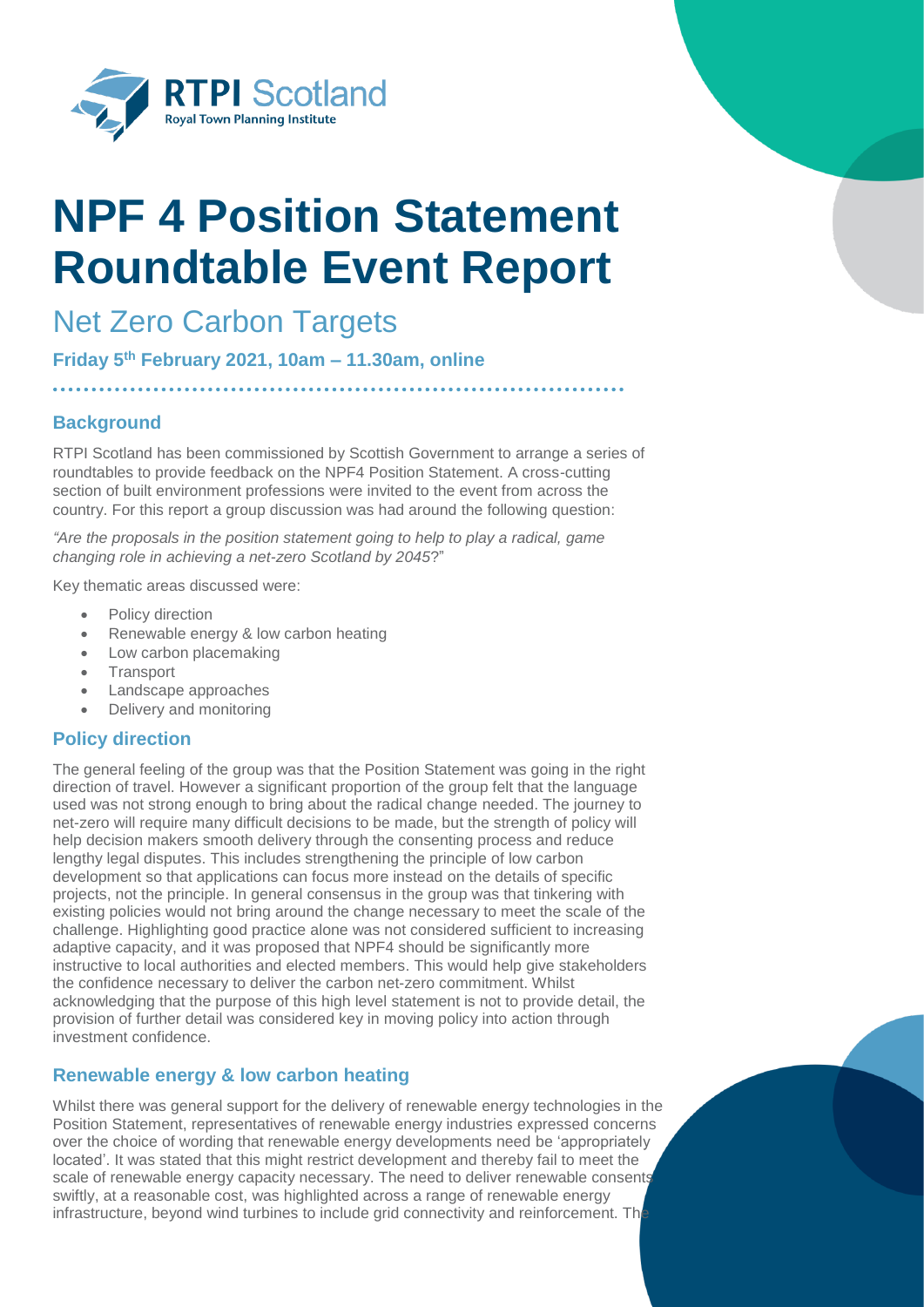

significant length of time and cost to deliver nationally important grid connections like the Beauly-Denny line was discussed. Whilst the principle of renewables needs to receive a strong policy backing, some flexibility was requested to allow for new technologies and scientific understanding to come through. Whilst the use of brownfield land for renewables was recognised as a positive approach, it was questioned whether there would be enough suitable brownfield land to deliver the necessary scale of renewables to meet demand. A concern was raised between intentions set out in the Position Statement of protecting peatlands as important sources of carbon storage and development of onshore wind in such areas. Good practice in terms of peat management plans was discussed as a means to deliver onshore wind and restore peatland areas.

The low carbon heat sector was another area of discussion, with a representative of the industry welcoming parts of the Position Statement which encourages connections to district heating and recognising the opportunity to deliver new heat networks in former coalmining areas. It was questioned however if the language used was strong enough to encourage growth in this sector. A certain amount of flexibility was also desired in policy to embrace future potential technological innovations. Concerns were expressed that the private sector, especially volume housebuilders, had been slow to embrace low carbon heat technologies. The need for significant upskilling in the private sector and regulatory strength to encourage and mandate connections to heat networks was identified as a key action. The delays in publishing the NPF4 were discussed as a problem for the renewable energy sector with not enough existing consents in the system to meet intended targets.

#### **Low carbon placemaking**

Many elements of placemaking were discussed as a means to achieve net-zero carbon targets. A discussion was had on the importance of increasing density of settlements and supporting compact living. There was general praise for the inclusion of 20 minute neighbourhoods in the Position Statement with benefits noted such as improved green infrastructure provision and reducing the need for people to travel unsustainably to reach daily services. Problems of delivering dense neighbourhoods in rural and peri-urban locations was highlighted, with particular reference to resistance encountered from elected members. Training elected members on the consequence of urban form was suggested as a means to avoid conflict with proposals for denser neighbourhoods. Covid-19 was cited as a barrier to delivering denser neighbourhoods going forward with a high demand for private garden space and fear over increased disease transmission with compact living. The need to learn from successful places in denser cities which are well served by services and transport options was discussed. The reuse of vacant and derelict land and existing buildings was discussed with the need for strong policy guidance in this area welcomed by delegates. In particular, the need to reuse vacant and derelict land should be considered from a climate and social justice perspective. Enhancing delivery of green infrastructure to improve air quality, access to food growing space and supporting water management was discussed. Increasing the use of the Building with Nature accreditation scheme was also raised.

## **Transport**

Connecting land use planning and transport was discussed as a key element of achieving net-zero targets. The need for NPF4 to align with the recently published National Transport Strategy 2 (NTS2) and the Strategic Transport Project Review 2 was raised by delegates. Frontloading the transport investment hierarchy from the NTS2 into the planning process was proposed by embedding it at the development planning stage and thereby improving the transparency of decision making. A range of interventions were discussed including the creation of strategic active travel networks. There was a clear delineation between rural and urban transport solutions. Electric vehicle infrastructure and shared asset transport were both identified as essential solutions for decarbonising transport in rural locations. In peri-urban locations the delivery of transport hubs alongside new development was discussed with Perth West highlighted as an